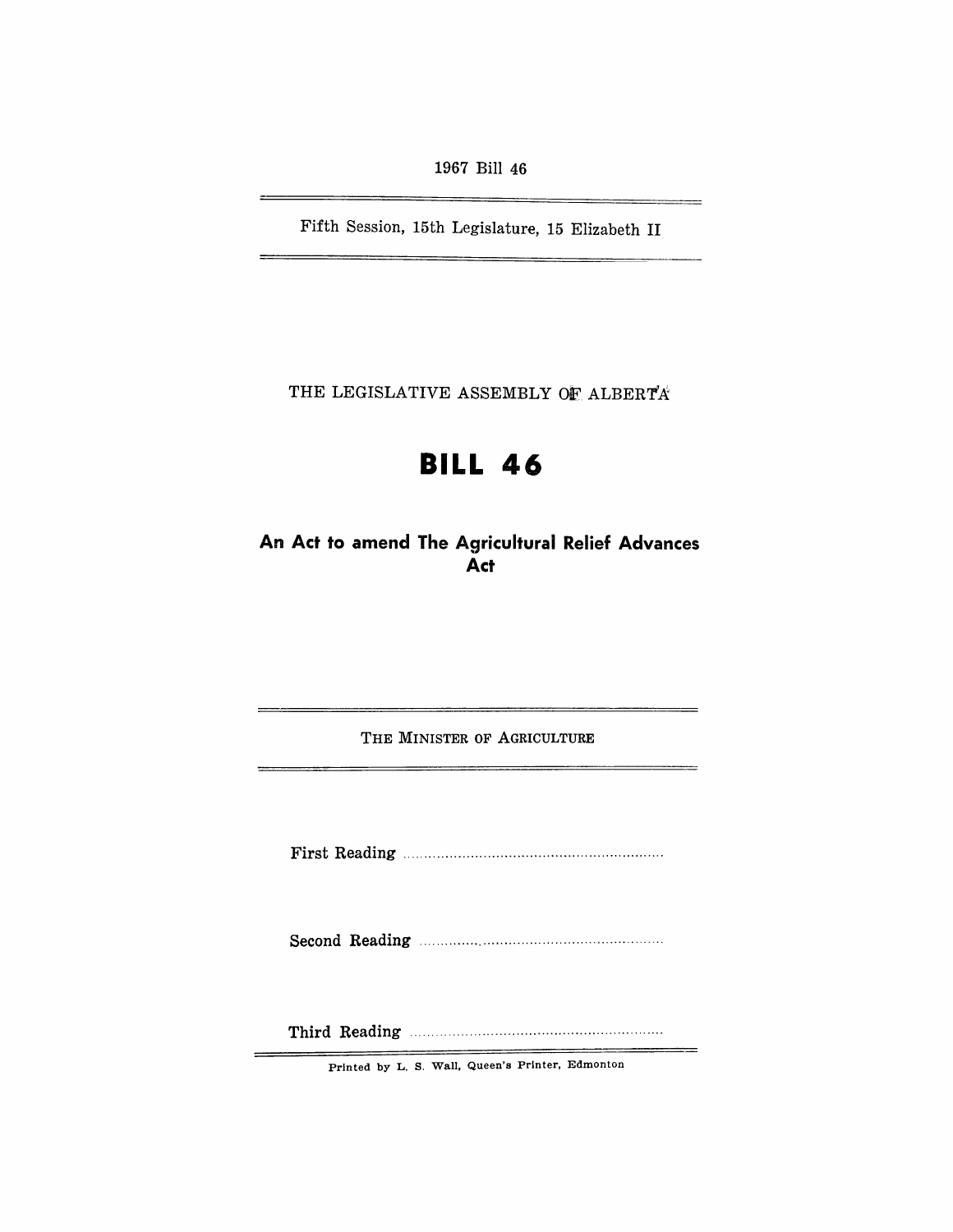# **BILL 46**

# 1967

#### An Act to amend The Agricultural Relief Advances Act

### *(Assented to* , 1967)

HER MAJESTY, by and with the advice and consent of the Legislative Assembly of the Province of Alberta, enacts as follows:

*1. The AgTicultural Relief Advances Act* is hereby amended.

2. Section 2 is amended by striking out clause (e) and by substituting the following:

(e) "seed grain" means any seeds of wheat, oats, rye, barley, flax, rapeseed and forage seeds that when cleaned or otherwise processed will in the opinion of the Plant Industry Division Director be equivalent in quality to seed as established by the *Seeds Act* (Canada).

3. Section 3 is amended by adding after the words "feed grain," the word "fertilizer,".

4. Section 11, subsection (3) is amended by adding the word "and" at the end of clause  $(b)$  and by adding the following clause after clause  $(b)$ :

(c) approval of applieations for advances for commodities under this Act are conditional to reasonable and proper farm husbandry operations as may be determined by the council of a municipality or the Minister in the case of an improvement district.

5. Section 13 is amended by adding the following subsection:

(4) At the discretion of the council or the Minister in the case of an improvement district, the applicant may be required to enter into an agreement setting out specific crop management practices which the applicant agrees to undertake and follow as a condition to obtaining an advance.

6. This Act comes into force on the day upon which it is assented to.